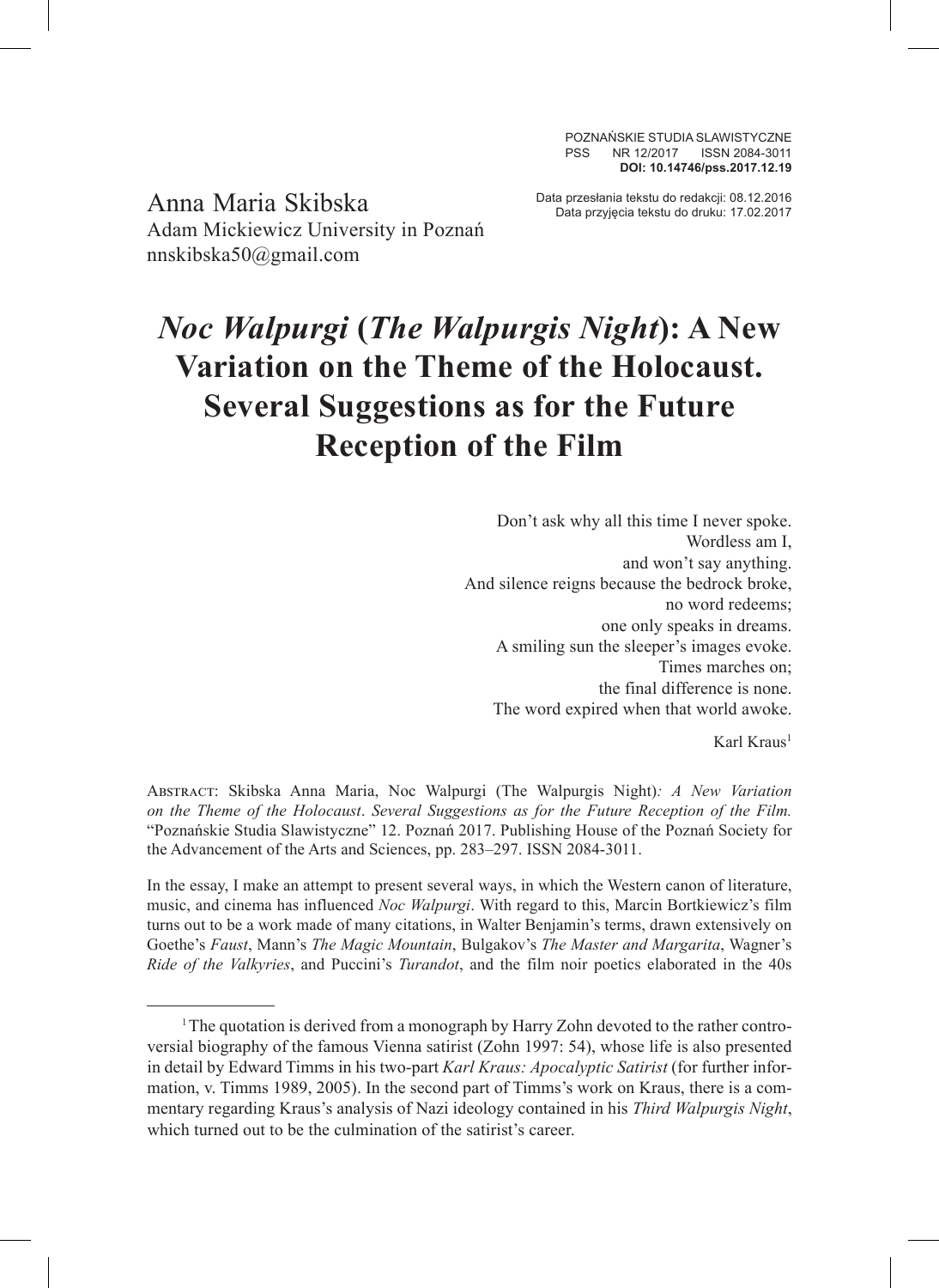and 50s of the twentieth century. Based on Magdalena Gauer's monodrama *Diva*, *Noc Walpurgi* illuminates in the highly expressionist manner an alienated, cynical, and despotic psyche of Nora Sadler, a great opera singer, who is tormented by the Holocaust past.

Keywords: diva; opera; citation; art; Holocaust

## **1. A short introduction**

In the initial part of the essay, a paradoxical aspect of the titular theme must be revealed, and subsequently commented from the view-point of a certain cultural procedure, for reason of which I tend to consider the genocide crime as a necessary and piercing act of the circulating, or still returning commemoration. The motif of the Holocaust, constantly repeated by the contemporary generations of artists, should be, therefore, regarded as an antithetical contamination of the singular event with its various representations enabling this event's consolidation, which must be assumed as consolidation-in-work<sup>2</sup>. The essential value of the current representations is to confirm an overwhelming need for substitution. Furthermore, the substitution itself establishes a sort of "security system", in which realm the genocide theme stands for a serious warning against the real possibility concerning the repetition of the past<sup>3</sup>, and it preserves the absent experience of those who were slaughtered and those who survived the horror of the extermination. In order to retain this absent experience (the number of the survivors drastically diminishes all the time), which shapes our view of the world by constituting the phenomenon of the so-called post-memory, European (and world) culture keeps exploiting the Holocaust theme.

<sup>2</sup>Consolidation-in-work itself must be concentrated on the future that is to come, and this future, assumed as unknown yet more than expected one, should be always determined by the past.

<sup>&</sup>lt;sup>3</sup>It is worth emphasizing that this repetition is conditioned by the double process of repression and suppression (in their psychoanalytical sense) elaborated by Jacques Derrida in his reflections on the archive phenomenon, in which the thinker states that "Without the irrepressible, that is to say, only suppressible and repressible, force and authority of this transgenerational memory, the problem of which we speak, would be dissolved and resolved in advance. There would no longer be any essential history of culture, there would no longer be any question of memory and of archive (…), and one would no longer even understand howe an ancestor can speak within us, to speak in such an *unheimlich*, 'uncanny' fashion, to his or her ghosts" (Derrida 1996: 35–36).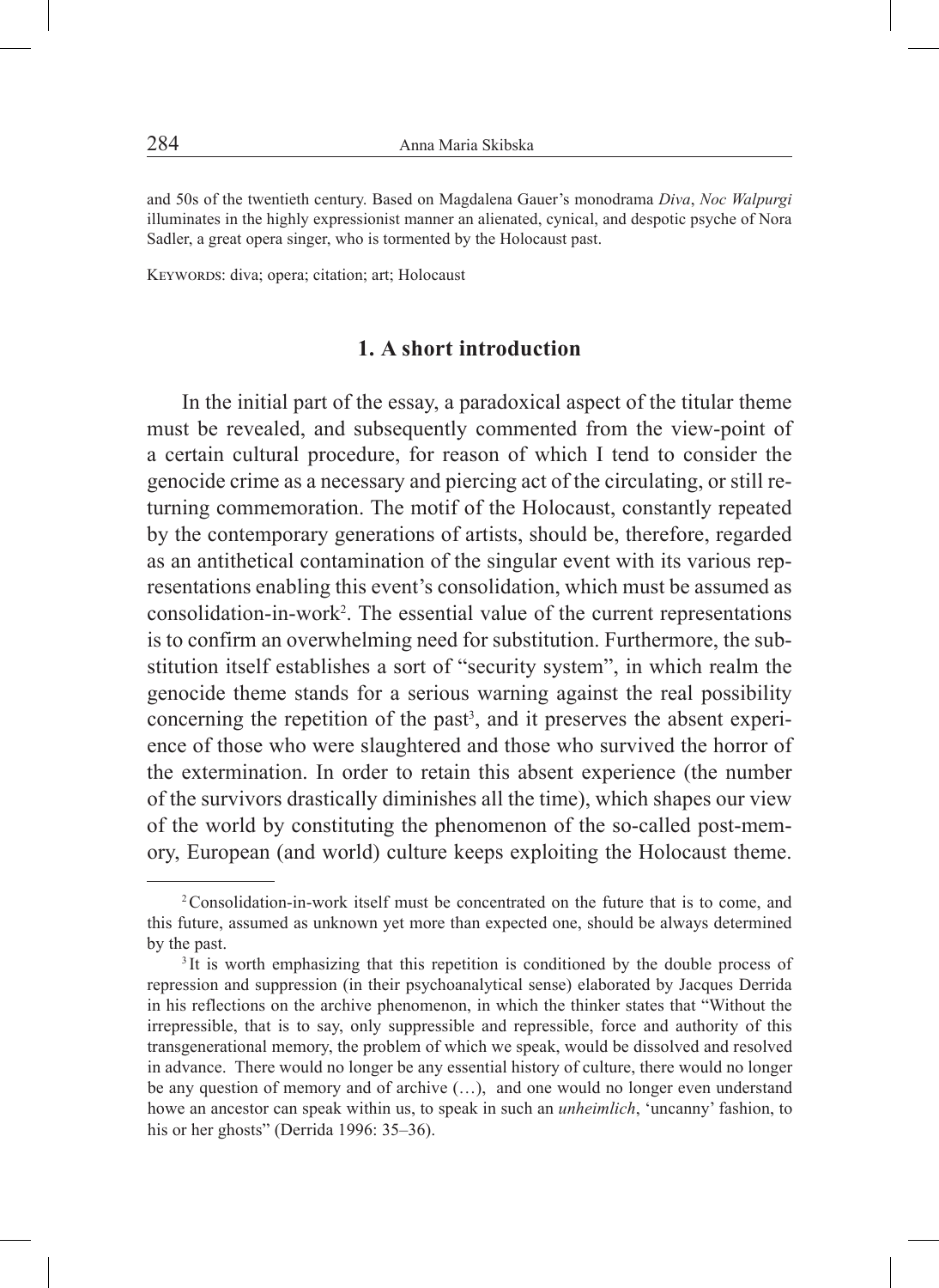Among a growing number of its representations, one must recognize *Noc Walpurgi* (*The Walpurgis Night*), a debut film of Marcin Bortkiewicz, which was premiered in Poland in September 2015. Thus the central part of the essay is devoted to this film, since it attempts to undertake an intriguing, intertextual and perverse play with the genocide motif, in which a fictional existence of Nora Sedler (the main character of Bortkiewicz's film starring a famous opera singer) is tragically embroiled.

### **2. The film: a brief glance at the course of events4**

I am the spirit, ever, that denies! And rightly so: since everything created, In turn deserves to be annihilated; Better if nothing came to be, So all that you call Sin, you see, Destruction, in short, what you've meant By Evil is my true element.

(Goethe 2003)

The Polish premiere of *Noc Walpurgi* took place after the film festival in Gdynia on the 25<sup>th</sup> of September 2015<sup>5</sup>. The storyline, derived from the monodrama *Diva* by Magdalena Gauer<sup>6</sup>, is very simple and consists

<sup>4</sup>There are at least two important reasons, for which this course of events should be shortly discussed: on the one hand, the film hasn't been distributed yet neither in cinema nor television (due to a presumed lack of agreement between the film makers and distributors), and because of that it couldn't have reached an expected level of the audience's attention; on the other, based on the theatre monodrama, it consists of events mirrored in the main character's memory rather than of the presented action demanding interpretation that regards mainly the aesthetical means of expression.<br><sup>5</sup>The main prize that is, the famous Gold Lions has gone to Małgorzata Szumowska for

the film entitled *Body/Ciało*, however, the jury of the 40<sup>th</sup> edition of Gdynia Film Festival has also favoured the debut work of Marcin Bortkiewicz.

<sup>&</sup>lt;sup>6</sup>Magdalena Gauer, for whom *Diva* also was a literary debut, decided to cooperate with Stanisław Otto Miedziewski from the Theatre Rondo, who relayed on a different source of inspiration too, namely, *Dzienniki Etki Daum* by Elżbieta Cherezińska. Gauer states that these documents "są niezwykłym wejściem do getta łódzkiego, oswojeniem tej przerażającej przestrzeni. Znalazłam tam informację o transportach Żydów z Europy Zachodniej, wśród których byli wybitni artyści, ludzie nauki, kultury, z Wiednia, Berlina, Pragi. Zatem punktem wyjścia był dla mnie poruszający tekst Elżbiety Cherezińskiej i jej wnikliwe, oryginalne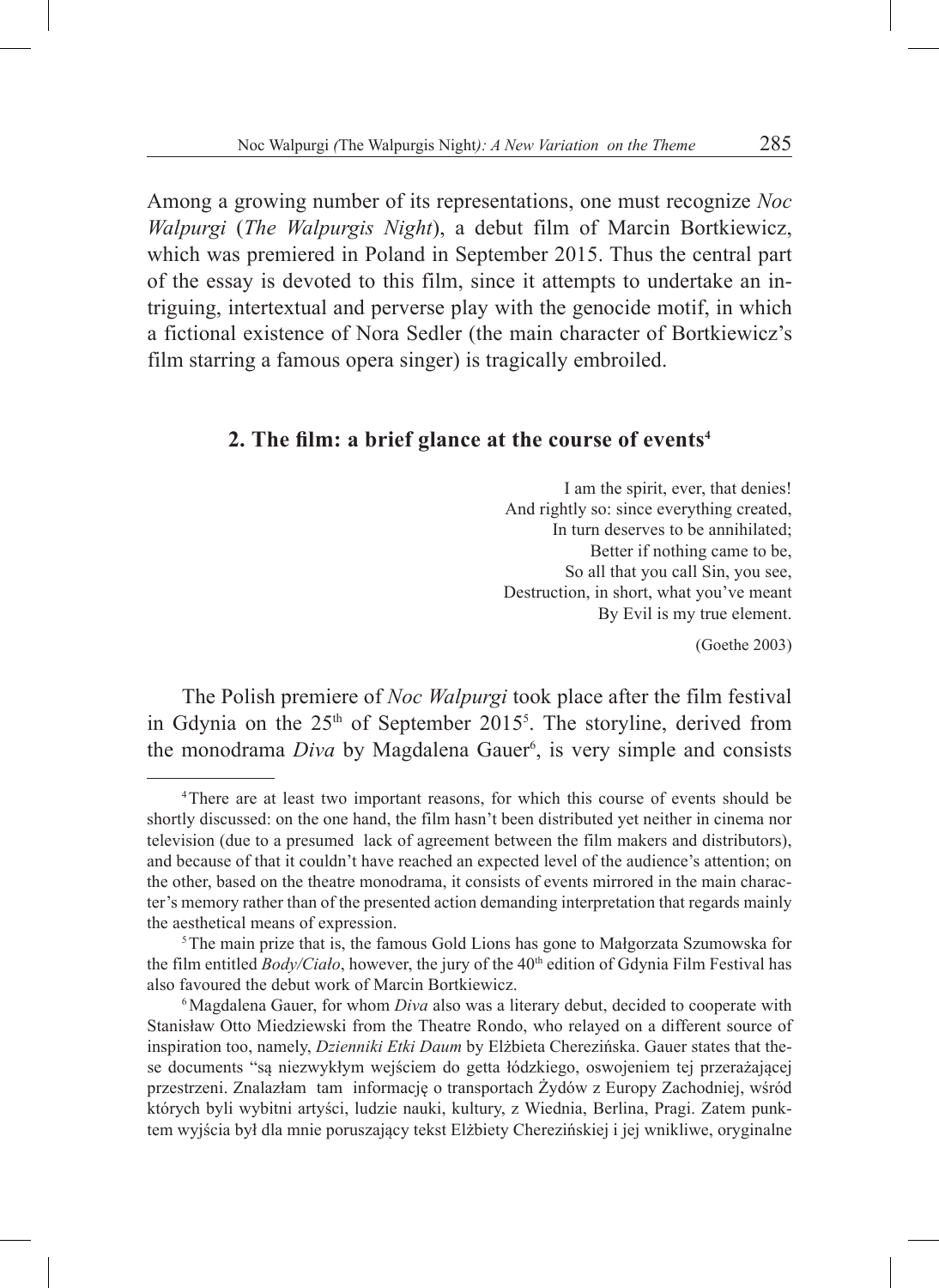in an exposition of Nora Sedler, played expressionistically by Małgorzata Zajączkowska<sup>7</sup>. In the original script, created by Gauer for the local Theatre Rondo in Słupsk and staged for the first time in 2010<sup>8</sup>, the fictional character of the titular diva was played by Wioletta Komar. Her significant role, maintained in the minimalistic style which was expressed or emphasized by the consequent presence of black and white, won recognition not only in Poland. Only a year after the play's premiere, *Diva* was staged in New York bringing a series of prizes for the actress<sup>9</sup>. According to the inventor of the fictional yet highly probable character,

Nora jest jak soczewka, w której skupiają się losy artystów, którzy przeszli przez getto. Stanisławowi Miedziewskiemu [the monodrama's director – A.M.S.] bardzo spodobało się to, że pokażę Holocaust inaczej. Przez pryzmat śpiewaczki i muzyki, która wcale nie musi dawać ocalenia, a może być nawet narzędziem mordu. "Diva" jest kompilacją tragedii, groteski, komedii. Sytuacje bardzo dramatyczne, wywołujące łzy, łamane są komizmem, czasem bardzo okrutnym. Moja Nora opowiada nie tylko o pobycie w getcie, zresztą niewiele o tym mówi, relacjonuje też swoje występy na największych scenach operowych świata, snuje anegdoty, opowiada o współczesnej kulturze, sztuce, jest złośliwa, fascynująca, ale też cyniczna i wzruszająca – dzięki temu łatwiej było mi uniknąć patosu<sup>10</sup>.

But let us turn back to the film, which should be considered as a loose adaptation of the commented monodrama. From the very beginning, the spectators are squeezed into the format of a voyeur since their encounter with the singer occurs "off the stage", in the black and white scenery of her

spojrzenie na rzeczywistość getta. Zaczęłam zastanawiać się, kim byli, jak czuli się w tym świecie wybitni muzycy, filozofowie, pisarze. Co dzieje się ze sztuką, artystą w świecie Holocaustu? Czy sztuka jest ocaleniem? Czy muzyka może być narzędziem tortur?" (v. Marciniak 2011). To this must be added something else: Bortkiewicz's film introduces itself as a work of the whole series of mediations initiated by the lack of the source material. Thus it is said that at the begining of the plot there is a verbal relation made by Rumkowsky's secretary, which is orally reconstructed by her son accidentally met on the train by Cherezińska. The authoress makes use of this relations in *Dzienniki Etki Baum*, which are the basis for Gauer's monodrama subsequently fundamental for *Noc Walpurgi* by Bortkiewicz. 7For more information, v. Steciak 2015; Ciechowski 2016.

<sup>&</sup>lt;sup>8</sup> For more information, consult the interview granted by Gauer to the "Głos Koszaliński" 01.01.2012: *Z Kołobrzegu na Brodway*.

<sup>9</sup> It's worth emphasizing that in 2011 Komar playing Gauer's diva was regarded the best actress of The 2nd United Solo Theatre Festival in New York. For more information, consult *Sukces na Broadwayu*.

<sup>10</sup>V. Marciniak 2011*.*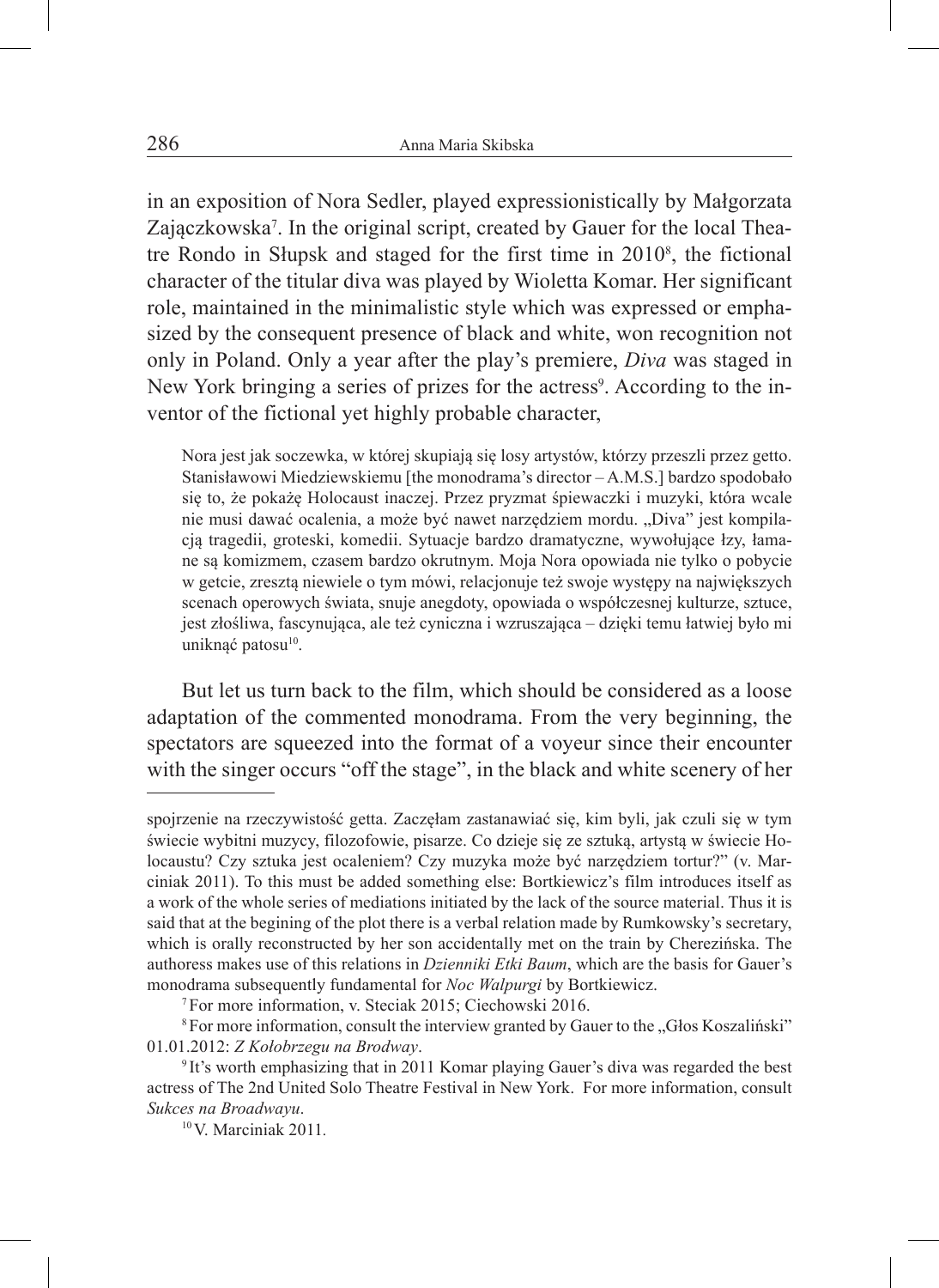dressing room<sup>11</sup>. Nora Sedler has just finished playing her opera role and attempts to immerse herself in a relaxing privacy, which is to be disturbed by some unexpected circumstances.

Due to a theatrical manner of the film (its makers admit that they were very anxious about the movie status for there was a serious fear that it would transform into another theatre of television), one has to concentrate on the initial details which traditionally manifest the basic, however, essential data of the presented event: it's the evening of the  $30<sup>th</sup>$  of April 1969; the action takes place in the Opera Theatre in Switzerland<sup>12</sup>. A young journalist Robert (aged 27), played by Philippe Tłokiński (a promising actor of the Polish-French origin), visits the theatre in order to conduct an interview with the great opera singer Nora Sedler (aged 56). They meet in her dressing room after the modern or avant-garde adaptation of Puccini's *Turandot*, in which the singer plays her role in a grotesque white costume of the scuba-diver. The costume itself spectacularly reveals an aesthetical choice made by Bortkiewicz, who tries in this way to indicate the tragicomic perspective of his work. This perspective is rendered by a peculiar act of deformation of the pathetic scene, which concerns the entering the stage by the artist<sup>13</sup>. It's worth noticing that the surrealistic poetics of hyperbolic deformation is consequently maintained in the whole movie.

The very first reaction of the despotic and cynical diva to the unexpected guest is her attempt to get rid of the intruder by the Polish unparliamentary word "spierdalaj" ('fuck off'). The scene itself casts some additional light on the artist's stereotype assuming the presence of proper language standards. In spite of her initial hostility, Nora finally decides to grant the interview to Robert, which soon transforms into a sort of deep-laid game. Through an intriguing and permanent process

<sup>&</sup>lt;sup>11</sup> According to the film makers, this scenery resulted from some external factors related with the impossibility of any changes to the rented interior (decorated in undesirable colours), in which the film was realized.

 $12$ <sup>12</sup>The choice of the place has its own meaning due to the historical-political aspects of the Swiss neutrality during the Second World War. Another signal of the film's engagement in the historical correctness is one of the initial scenes, in which Nora dismisses her young dressing maid of Italian origin (played by Monika Mariotti) because she mentions Polish concentration camps.

<sup>&</sup>lt;sup>13</sup>The assumed incongruity extremely well highlights the tragicomic character of the film, of which creators attempt to avoid pathos effects.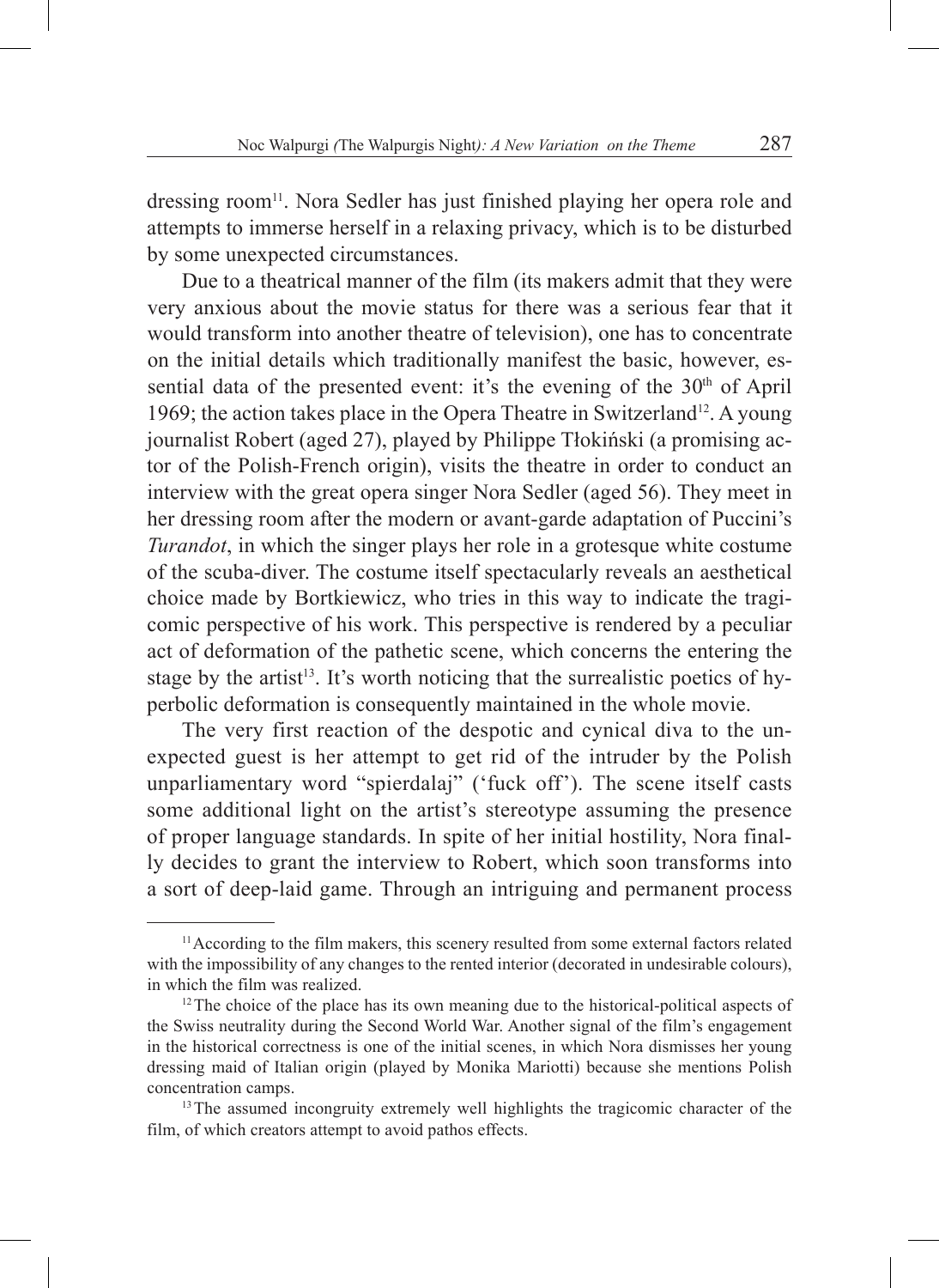of drawing the young man to herself in order to push him subsequently away, the diva provokes an erotic tension that from now on is to determine a rather bizarre relationship gradually developing between the protagonists. Due to the journalist's Nordic appearance, Nora paradoxically begins to perceive Robert as an incarnation of her former Nazi torturer. The unbearable activity of Nora's memory transports the spectators back to the years of the Second World War that is, to the autumn 1942, when the singer as a Polish Jew landed in Litzmannstadt Ghetto in Łódź. Her survival, first in the ghetto and later in Auschwitz, was directly connected with her singing skills, which, however, forced her to participate in the sadistic sexual orgies staged by Gestapo officers. Abused physically and mentally, constantly exposed to gang rape, naked and bleeding badly, Nora all the time had to perform the famous opera arias. In the privacy of her dressing room, the great artist, whose current attitude towards music is determined by hatred<sup>14</sup>, returns in a masochistic manner to all those horrible events from the past, into which she now drags the young journalist. The diva demands a cruel staging of that past from Robert, who surprisingly agrees to this overwhelming and horrifying game. In order to understand the journalist's decision, one has to recognize his real motivation that is hidden in the form of the interview. It turns out that Robert is a beginning composer, who dreams on a great career in the musical world, which simply could quicken at the famous opera singer's side. The demonic and perverse game, imposed by Nora's despotic will on Robert, results nevertheless in an astonishing denouement, according to which the journalist / composer introduces himself as a son of the diva. Born during the War in Litzmannstadt Ghetto, Robert had been adopted by some Polish family before Nora was transferred to Auschwitz. The scene of recognition, constructed by a clear analogy to the Greek ancient tragedy15, entirely demolishes Nora's ambiguous scenario, which

<sup>&</sup>lt;sup>14</sup> Nora's attitude is revealed in the beginning of the interview initiated by the journalist's question: "– Dziewiętnaście lat temu w jednym z wywiadów z 1950 roku powiedziała Pani, że nienawidzi muzyki. Dlaczego Pani cały czas śpiewa"? The only answer of the cynical diva is: "– Bo to jest świetny sposób na zarabianie pieniędzy".

<sup>&</sup>lt;sup>15</sup> I am referring here to the event of anagnorisis conventionally comprehended as a moment in a plot where the main character recognizes his/her true nature, identity, or situation leading to the resolution of the story.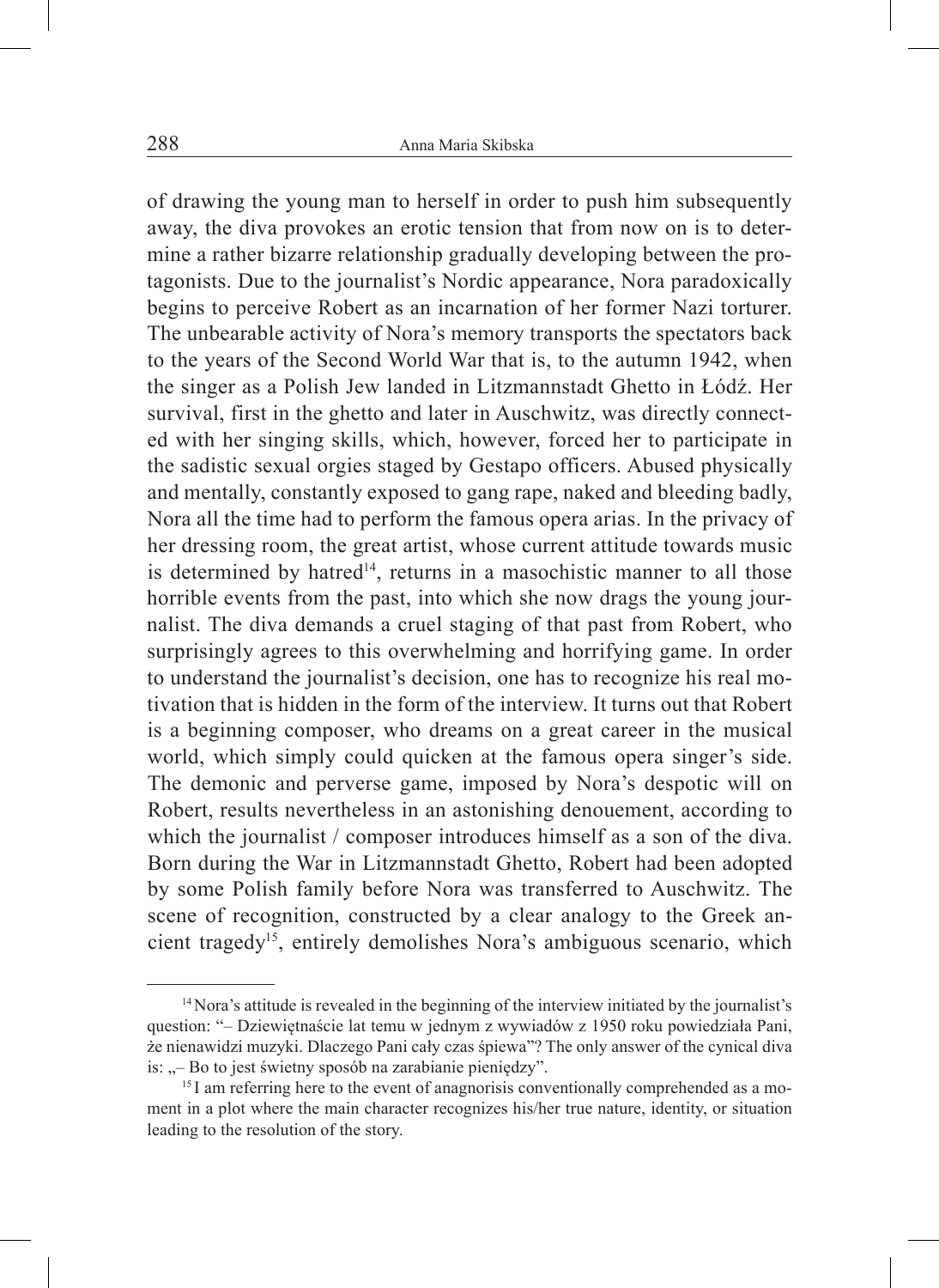previously dismayed the planned interview, although the finally exposed suggestion regarding the dark atmosphere of incest deeply sets in the spectators' consciousness. Moreover, the witnesses to this gloomy series of events are to face the irony of coincidence, without which the aesthetical dominant feature of the film would be rather abortive or pointless, since for its full effect the tragicomic view-point demands such irony to occur<sup>16</sup>. The tragic irony of this tragicomic work remains, therefore, a fusion of the components, which from the aesthetical perspective are at variance with themselves, yet eventually it always evokes the tragedy (Łaguna 1984: 59).

### **3. Layers of contexts**

But think! The mount is magically mad today, And if a will o' the wisp should lead the way, You mustn't judge things too precisely.

(Goethe 2003)

Most of reflections, which are to bear the essentially unbearable burden of the Holocaust, have to confront the phrase of "the banality of evil", coined by Hannah Arendt while her reporting of the 1961 Adolf Eichmann trial for "The New Yorker"<sup>17</sup>. Despite a considerable controversy and even animosity towards Arendt in the world Jewish community (Elon 2006: 21), "the banality of evil" manages to unveil a different and up to this time uncommon origin of the mass murder excess, according to which Eichmann's deeds in particular, and the Holocaust crime in general result from stupid-

 $16$ , Nie jest (...) tragikomizm pojęciem estetycznym, jest to raczej opisowe określenie struktury wewnętrznej niezwykle spójnej, struktury właśnie jako całości tragicznej (…) w wyższym sensie, poprzez zaprzeczenie tragizmu" (Łaguna 1984: 60–61).

 $17$ , Despite all the efforts of the prosecution, everybody could see that this man [Eichmann – A.M.S.] was not a 'monster,' but it was difficult indeed to suspect that he was clown. And since this suspicion would have been fatal to the entire enterprise, and was also rather hard to sustain in view of the sufferings he and his like had caused to millions of people, his worst clowneries were hardly noticed and almost never reported" (Arendt 1965: 55).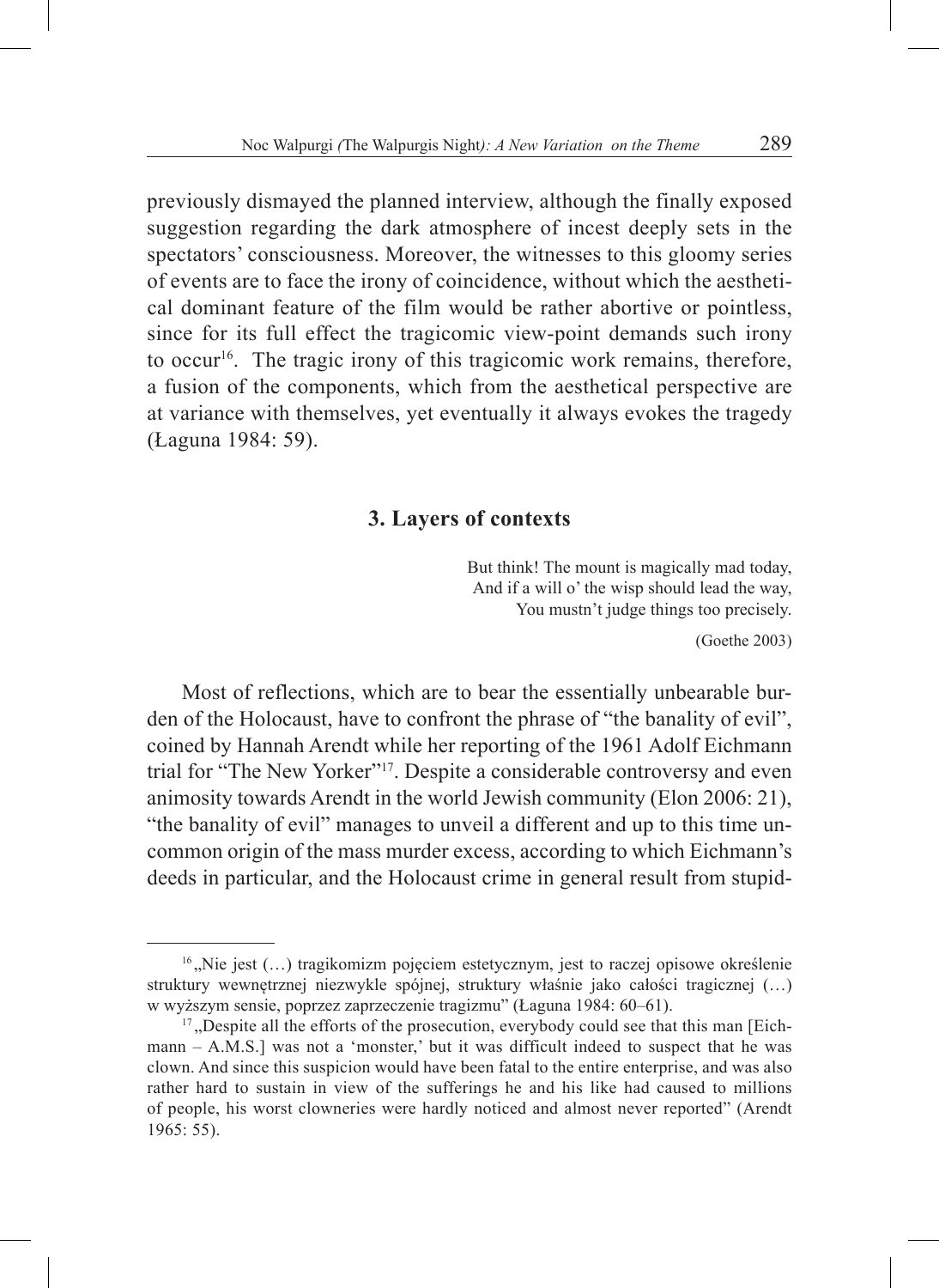ity and thoughtlessness<sup>18</sup>. Human stupidity and thoughtlessness, which are wholly unexceptional, although they happened not to the pervert species of monsters but to the ordinary men like Eichmann himself. Regardless of the striking truthfulness of Arendt's comportment, the conclusive and somehow definite character of the banality of evil, which visibly tends to end up the Holocaust discussion, seems from the perspective of contemporary culture not very favourable, since it cannot offer a vivid and effective inspiration for the further realizations of the motif. For that reason, the new generations of artists keep exploring the Western cultural heritage in order to look for attractive forms of expression, which are to commemorate the crime of genocide. Thus the issue of the so called post-memory becomes a question of intertextual activities enabling a difficult constitution of the reliable namely, performative representation of the Holocaust.

The title of Bortkiewicz's film clearly refers to the recognized phenomenon of the Walpurgis Night, which originates from Germanic folklore tradition: its name is explained in the following words:

The evidence suggests that the Walpurgis Night acquired its name through the convergence of several figures and dates that are at turn loosely related or unrelated: a pagan goddess (or several pagan goddesses) whose history antedates the documented Walpurgis Night legends; an eponymous figure associated with the cult of Woutan; the life and work of the eight-century Anglo-Saxon missionary who worked in Saxony; the phenomena that led to her canonization; the longstanding lore of the Brocken as a site of witches' Sabbaths; and the *Drang nach Osten* (eastward push) by which Charlemagne's empire expanded and was consolidated – and finally, the date of May 1, the day of Walpurgis's canonization, her feast day, the date of Boniface's promotion to Archbishop of Mainz and Primate of Germany, and the date traditionally assigned to the celebration of springtime (Cooper 2007: 10).

Let me remind that the significant date of the Witches' Night also appears in Bortkiewicz's movie. In its symbolic interpretation, the date itself means the end of winter that is in other words, Death, and the beginning of Life, its magnificent resurrection rendered by the advent of spring. Thus in the manner of some indirect allusion, *The Walpurgis Night* makes a discreet attempt to suggest this deep-rooted need for such transformation which may

<sup>&</sup>lt;sup>18</sup> "Imbecility; imbecility in the vast majority of men, at all times, and, even in heroes, in all but certain eminent moments, victims of gravity, custom, and fear," as Ralph Waldo Emerson states the whole century before Arendt's recognition (Emerson 1869: 14).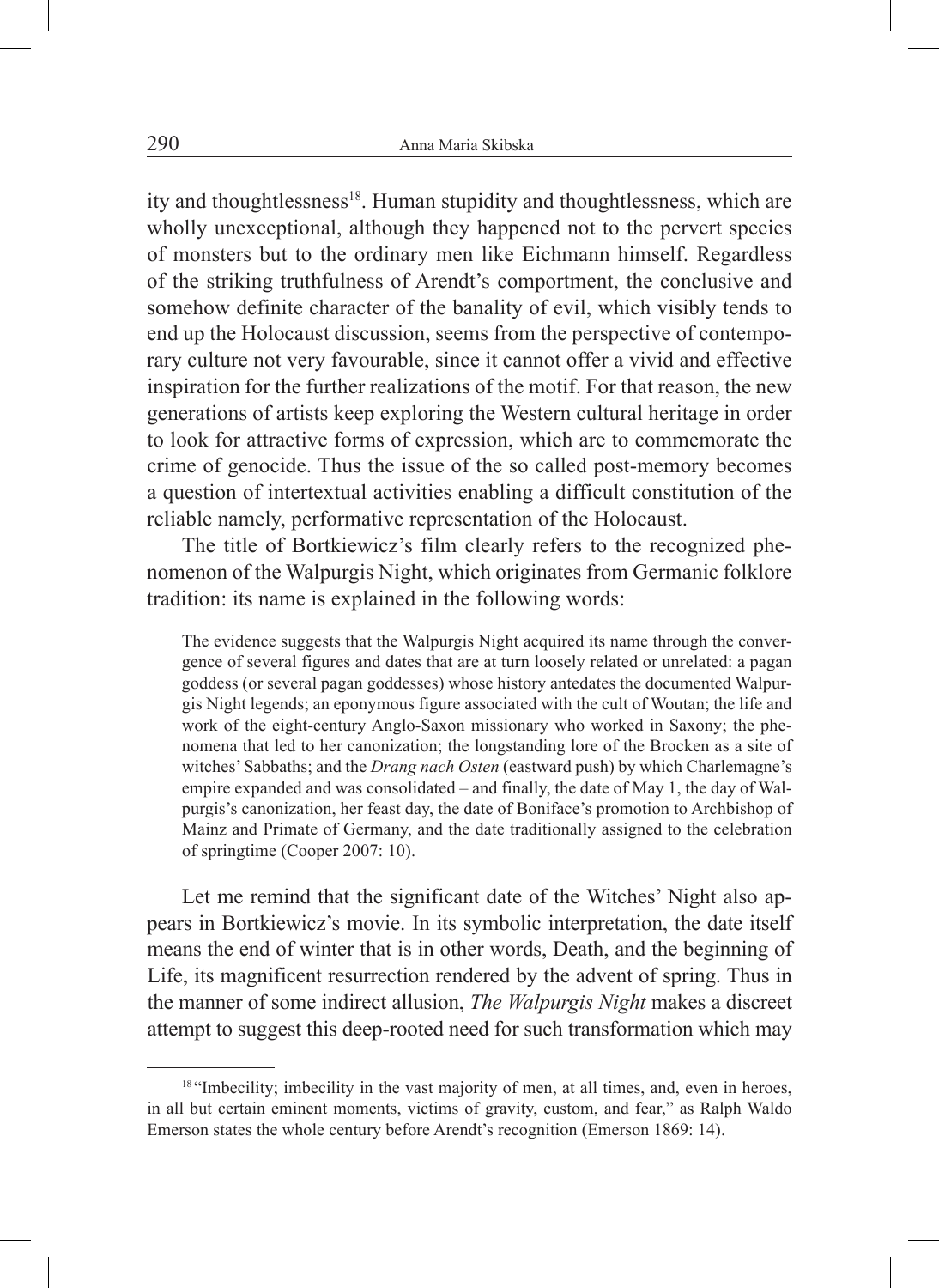be equipped with an inaccurate yet necessary presence of hope<sup>19</sup>. What is more, according to the original background of the German folklore tradition, there is a phenomenon known under the name of the Brocken Spectre, described by *Oxford Dictionary of Phrase and Fable* as "a magnified shadow of an observer, surrounded by rainbow-like bands, thrown onto a bank of cloud in high mountain areas when the sun is low" (Knowles 2006). Besides its magical properties, the unspeakable and irrational feature of the spectre one can easily apply to the dangerously grotesque atmosphere of Bortkiewicz's film: on the one hand, it may refer to the dark times, encapsulated in Nora's individual memory, and on the other, to the mystery that keeps hanging in the air, right above the heads of the protagonists. But, as we have already known, one "mustn't judge the things too precisely". Furthermore, the motif of the magnified shadow might be also explicated in a broader, intertextual sense, in conformity with which it manifests itself as the whole cultural heritage along with its various discursive and aesthetical solutions. They simply remain in the sphere of our disposition: Bortkiewicz seems to remind us that the theme of the Holocaust, if it is going to preserve in our multicultural world, demands being enriched by the new manners of articulation, new codes, which, however, must be constructed from the elements already created by the Western civilization. What is more, the reservoir of forms and themes, motifs and conventions must be conceived from the view-point of our contemporary attitude towards the past. In her significant study devoted to Walter Benjamin, Hannah Arendt comments on his discovery regarding the past, of which critical situation is a result of the irreversible double loss of tradition and of authority (Arendt 1968). For that reason, the status of the archive faces the unavoidable transformation, according to which it becomes a collection of schemes awaiting their repetition. Thus the only relation with the past is conditioned by the possibility of citing, which only confirms the ironic poetics of various borrowings and fragments that shape our current inter-textual and multi-media culture. With regard to this, each piece of art should be perceived as a mosaic of quotations (in Mikhail Bakhtin's terms – Burzyńska, Markowski 2007: 160) incorporated into a new configurations, designs, or patterns.

<sup>&</sup>lt;sup>19</sup>The phrase 'inaccurate yet necessary' is derived from Derrida's idiom, and is related with the necessary presence of the inaccurate word (Spivak 1997: 13–15).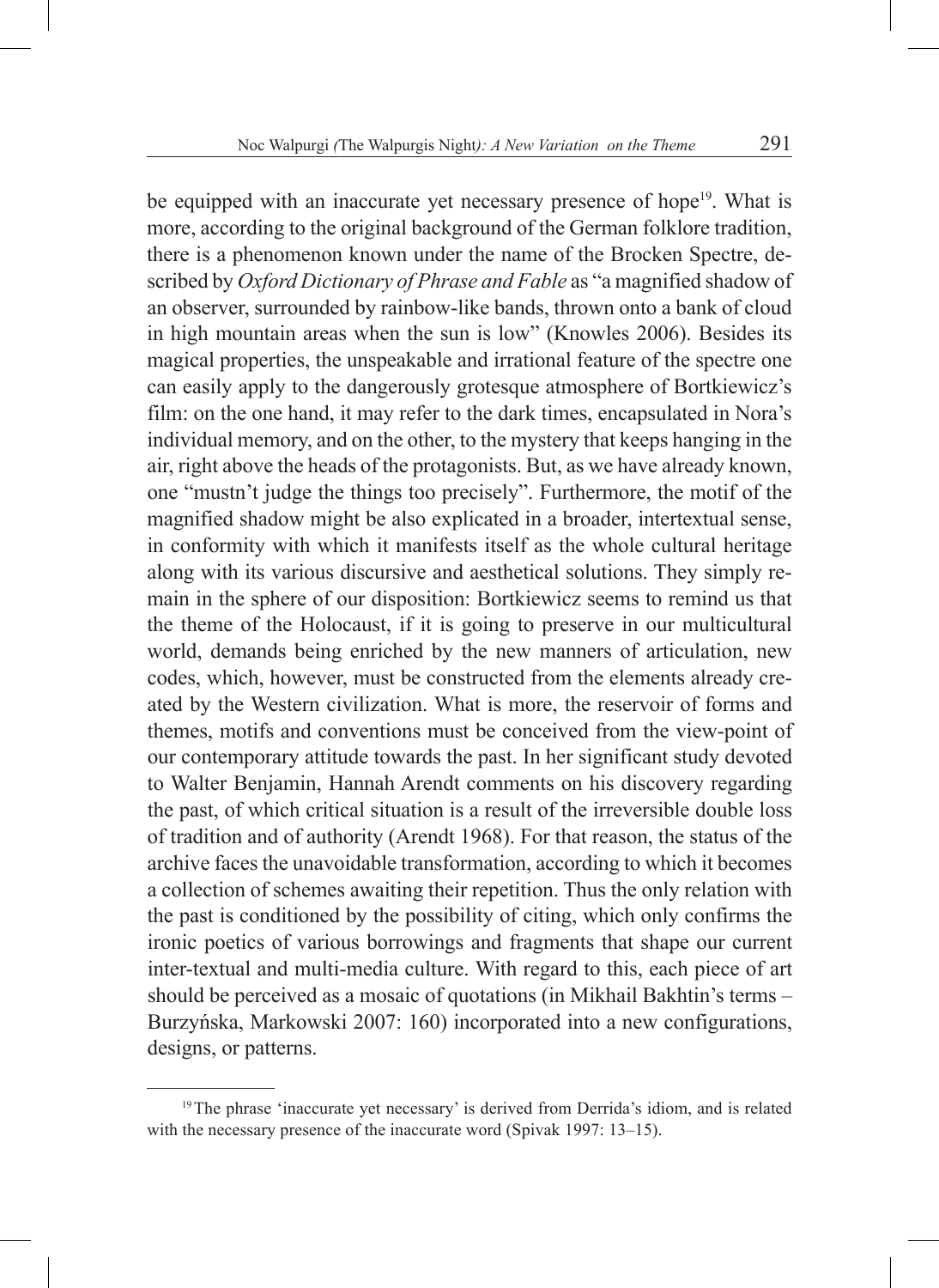The phenomenon of the Walpurgis Night, which reflects evil streaked with good, despair with hope, death with life, irrational with rational, darkness with light, sublime with counter-sublime, tragedy with comedy, becomes, therefore, a crucial scene of instruction, still valid instruction although it cannot be regarded as the primary one any more<sup>20</sup>. Due to this, one has to reconsider the archives of literary tradition, in which the analysed motif is deeply set. These archives have been established by the very strong precursors (in Harold Bloom's terms<sup>21</sup>): among of them in the first place the names of Goethe, Bulgakov, and Thomas Mann should be listed since their great works have preserved the phenomenon of the Walpurgis Night together with its necessary reinterpretation<sup>22</sup>. In both parts of *Faust*, of which essential presence has been already emphasized in the aforementioned epigraphs, the commented motif is related with the tempestuous birth of the modern subjectivity exposed in the individual development of the protagonist:

What this Faust wants for himself is a dynamic process that will include every mode of human experience, joy and misery alike, and that will assimilate them all into his self's unending growth; even the self's destruction will be an integral part of its development (Berman 1988: 40).

Yet this dialectical process of development is based not only on the self's destruction: it also demands the other's destruction that is perfectly expressed by the case of Gretchen and, moreover, anticipates the catastrophic thought, which is to announce the end of the modern experience namely, the Holocaust itself. Regardless of the so-called historical background, and according to the Jewish perspective every single death caused by the other means the extinction of the whole human world. Only for that reason, all the activities undertaken by individuals must necessarily occur in the horizon of the never ending Apocalypse, since the very horizon

 $20$ The cultural processes of reiteration always assume difference, which effaces the socalled source materials (texts, documents, etc.), yet their real force of signification engenders from the ironic distortion of the previous contexts.

 $2^{1}$ The precursors themselves are the authors of many maps of misreading, which are to determine the so-called anxiety of influence (Bloom 2003: 125–143).

<sup>22</sup>Besides *Faust*, I am referring to *The Magic Mountain* (1924) by Thomas Mann, and to *The Master and Margarita* by Mikhail Bulgakov.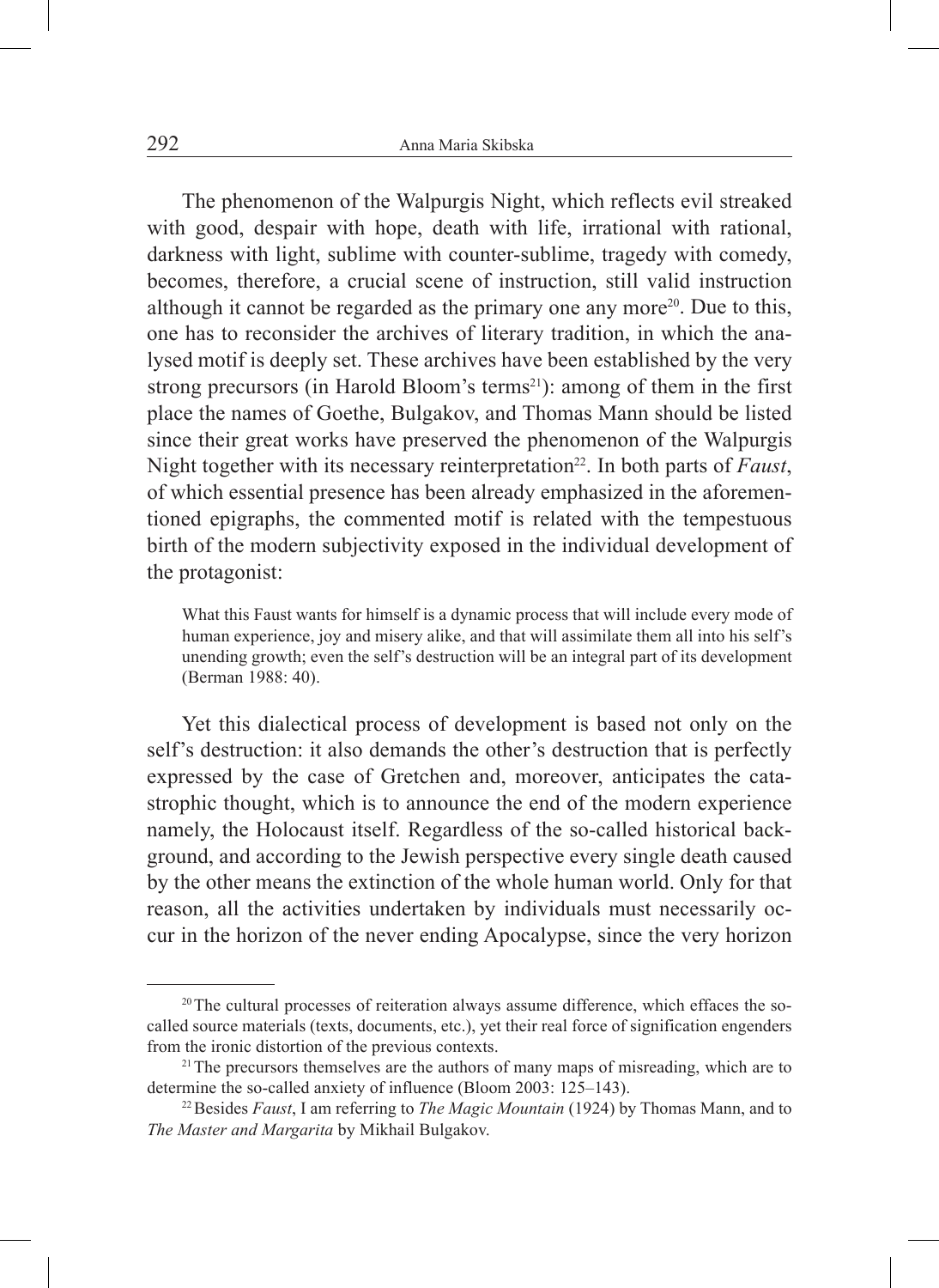conditions the conduct of life, to use the initial utterance of the famous late work of Ralph Waldo Emerson<sup>23</sup>.

In *The Magic Mountain*, the Walpurgis Night provides the last chapter of the first part of the novel with the title, and finds its culmination in the masquerade organized in the Berghov sanatorium because of the Carnival feast. From Bortkiewicz film's perspective, the scenes presented in this chapter seem important due to the sophisticated dialogue between Hans Castorp and Clavdia Chauchat (almost in total held in French), during which Clavdia keeps mocking her young admirer, for whom she is the main reason to prolong his stay in the sanatorium. What is more, her derisive manner of conversation with Castorp is additionally intensified by her provocative gestures made with a pencil. Considered as a representation of erotic temptation, lust, and love, Clavdia is compared to Lilith by Settembrini, who himself might be perceived as an incarnation of Goethe's Mephisto competing with Naphta for Castorp's soul. For reason of her extravagant ambivalence, at the same time streaked with the ironic humour and nameless danger, Chauchat can be also regarded as a model realization of femme fatal announcing the conventional female character of the film noir (I will return to this issue in the last passages of my essay), which clearly determines Nora's manners of acting and behaviour (along with diva's sneering attitude towards Robert)<sup>24</sup>.

In the well-known (23.) chapter of *The Master and Margarita*, entitled "The Spring Ball of the Full Moon<sup>25"</sup> and being a reminiscent of Goethe's scenes regarding the Walpurgis Night, Margarita as a queen Margot encounters Gretchen's incarnation named Frieda, who as well as the rest of more or less significant guests arrives the ball from the world of the dead (all of them appear in their grotesque coffins). In addition, Frieda's posthumous fate is to live in terrible tribulation, which is a result of the murder

 $^{23}$  It's worth reminding one of his statements, according to which  $\sqrt{ }$ . The secret of the world is, the tie between person and event. Person make event and event person" (Emerson 1869: 10).

<sup>&</sup>lt;sup>24</sup> Bortkiewicz admits that the quotation from Mann's *Walpurgis Night* (one of the chapters of the novel *The Magic Mountain*) is to render the oneiric atmosphere making the film protagonists relationship more vague and mysterious – v. Ryćkowska 2015.

<sup>&</sup>lt;sup>25</sup> In this chapter, Bulgakov refers to the historical event of The Spring Festival at Spaso Hause, which had been the Moscow residence of the U.S. Ambassador to the Soviet Union (Cleary 2008: 18–20).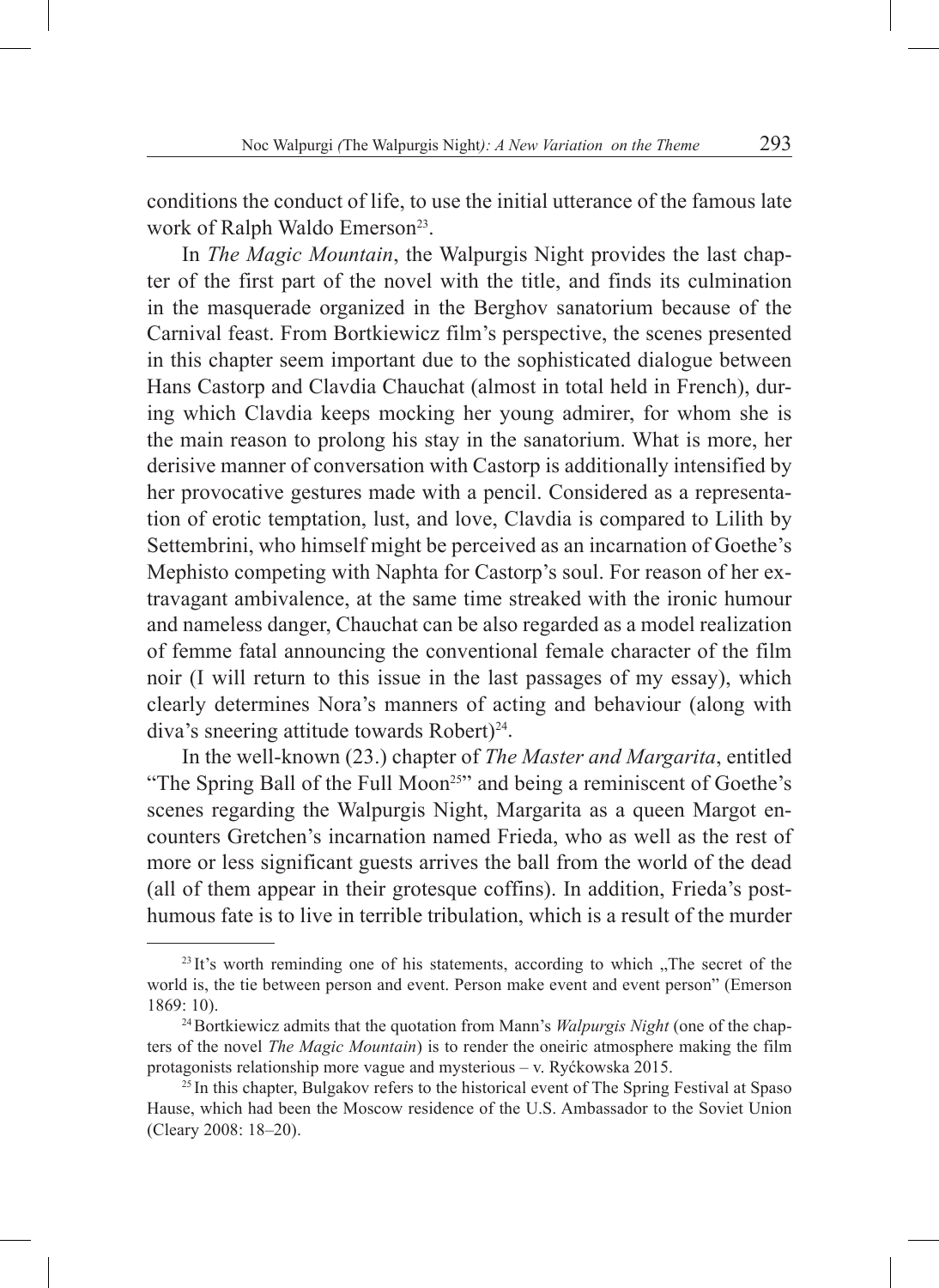committed by the character on her new-born child what also resembles the crime of infanticide attributed to Gretchen.<sup>26</sup> As was already mentioned, Nora on the contrary to her literary precursors has managed to save her baby-boy's life that, however, in her particular case announces a similar to those of Gretchen and Frieda feeling of torment endured in a total loneliness sharply juxtaposed with diva's "divine" existence.

Another confirmation of Bortkiewicz's commitment to the heritage of European culture is the initial context of the opera, appropriately intensified by the musical background of Wagner's work. The context refers to *Turandot*, the last and unfinished opera in three acts by Giacomo Puccini, completed after his death in 1924 by Franco Alfano in 1926. The opera is based on the text by Carlo Gozzi (it's worth underlining that the very same plot under the very same title was also elaborated by Friedrich Schiller and subsequently transferred onto the stage by Goethe), who tried to mirror *Haft Peykar (The Seven Beauties)*, written in the 12<sup>th</sup> century by the Persian poet Nizami, the author of the original story of Turan-Dokth (daughter of Turan)<sup>27</sup>. The titular character is the Cold Princess, who is known from refusing (clearly resembling the act of the initial refusal to grant the interview to Robert!) to get married. In the opera's libretto (the story itself is set in China), the main plot concerns the Cold Princess and the Prince Calaf, who falls in love with her. In order to marry Turandot, the prince, as well as all the former suitors, has to solve three riddles (this part of the Persian fable clearly resembles the well-known motif of the mythical monster Sphinx from the disastrous biography of Oedipus): any wrong answer results in death. In spite of the test, which Calaf emerges victorious, the Princess doesn't want to change her mind and still refuses to become a wife to the Prince. In answer, Calaf proposes the only one solution: if she is able to learn his name before dawn the next day, then at daybreak he will die. I have decided to bring the libretto's story back in order to emphasize the intertextual relationship between Puccini's opera and Bortkiewicz's

<sup>&</sup>lt;sup>26</sup> Goethe's Gretchen was to drown her child in the pond nearby her house while Bulgakov's Frieda "when she worked in a cafe, the owner once invited her to the pantry, and nine months later she gave birth to a boy, took him to the forest, stuffed the handkerchief into his mouth, and then buried the boy in the ground. At the trial she said she had no way of feeding the child", according to Koroviev's explanation given to Margarita (Bulgakov 1992: 355).

<sup>&</sup>lt;sup>27</sup> For further information, cf. Weaver, Puccini 1994: 375–376.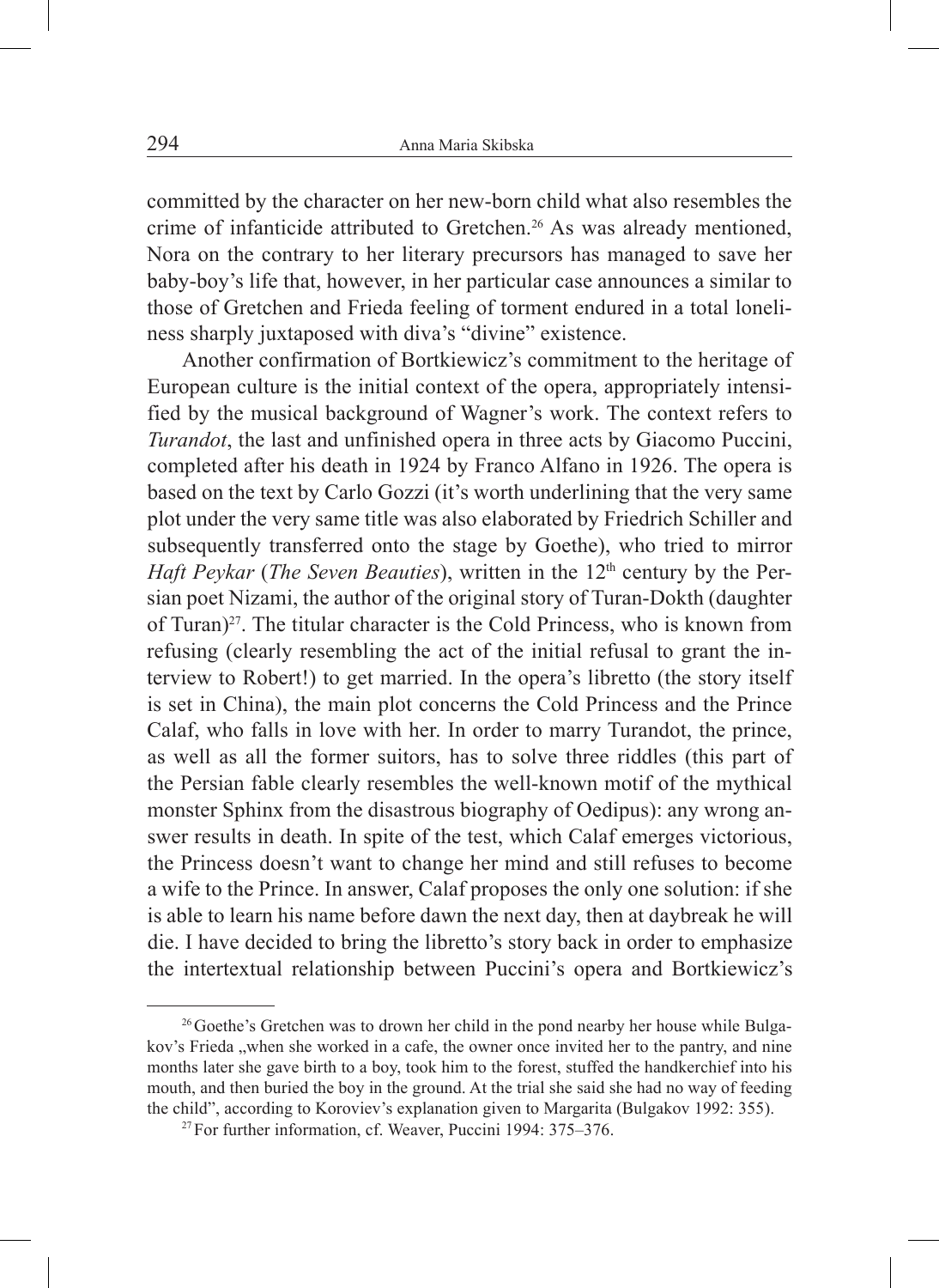film: its focal point refers to the scene of recognition, the fatal scene that announces death. In the final episodes of *Noc Walpurgi*, Nora learns, metaphorically and literally speaking, Robert's real name, however, the film ends before the expected conclusion. The spectators are, therefore, left with a lack of the so-called definite answer, which is to remain, as I presume, in accordance with the film makers'intention. Their choice also casts light on another purpose suggested by the movie, which may be comprehended as an introduction to the secondary discussion on the tension between knowledge and non-knowledge. The tension itself is stressed by the presence of aposiopesis, the figure which is to free from such restrictions like a moral judgement of the protagonists, etc. Manifested by the overwhelming silence, which is the only response of the spectators to the end of the film, this aposiopesis remains, however, in the conflict with the world of music enabled to rescue from suffering or death. Regardless of the ambiguous or ambivalent status of music (culture), Bortkiewicz does not renounce musical quotations following in this his literary ancestors<sup>28</sup>.

*Noc Walpurgi*, which reflects rather well Benjamin's formula of "reception in a state of distraction" (Benjamin 1999: 233), remains in the sphere of influence of the noir (or neo-noir) film deeply rooted in the tradition of German Expressionism. This convention has a clear effect on the conception regarding lights and shadows interplay (*chiaroscuro*), perfectly rendered in Bortkiewicz's film by Andrzej Wojciechowski. His original and somehow paradoxical idea is to present the evolution of light through its growing implosion resulted in a series of singular photons ravaged by the darkness in the last shots of *Noc Walpurgi*29. Nora's creation, as it was mentioned before, also testifies the noir film inspiration, since it is "alienated," and "filled with existential bitterness" (Naremore 2008: 25; Silver, Ward 1992: 35) associated with a sense of heightened anxiety, which is to

<sup>28</sup>Especially Mann, who in *The Magic Mountain* refers to Verdi's *Aida*, Schubert's *Winter Journey*, Wagner's *Tristan and Iseult*, and Debussy's *Prelude to the Afternoon of a Faun*. In Bulgakov, the presence of musical contexts seems much more distorted, since they are wholly submitted to the opaque, grotesque vision of the world, in which Johann Strauss (the Ball scene) attempts to conduct the jazz orchestra. 29For more details, v. Wojciechowski's commentary in: *Szczerość za szczerość*. Blok

VIII, <www.festiwalmlodzifilm> form 20.07.2015 (08.03.2016); v. also: *Noc Walpurgi – making of*: <www.Culture.Pl>, (08.03.2016).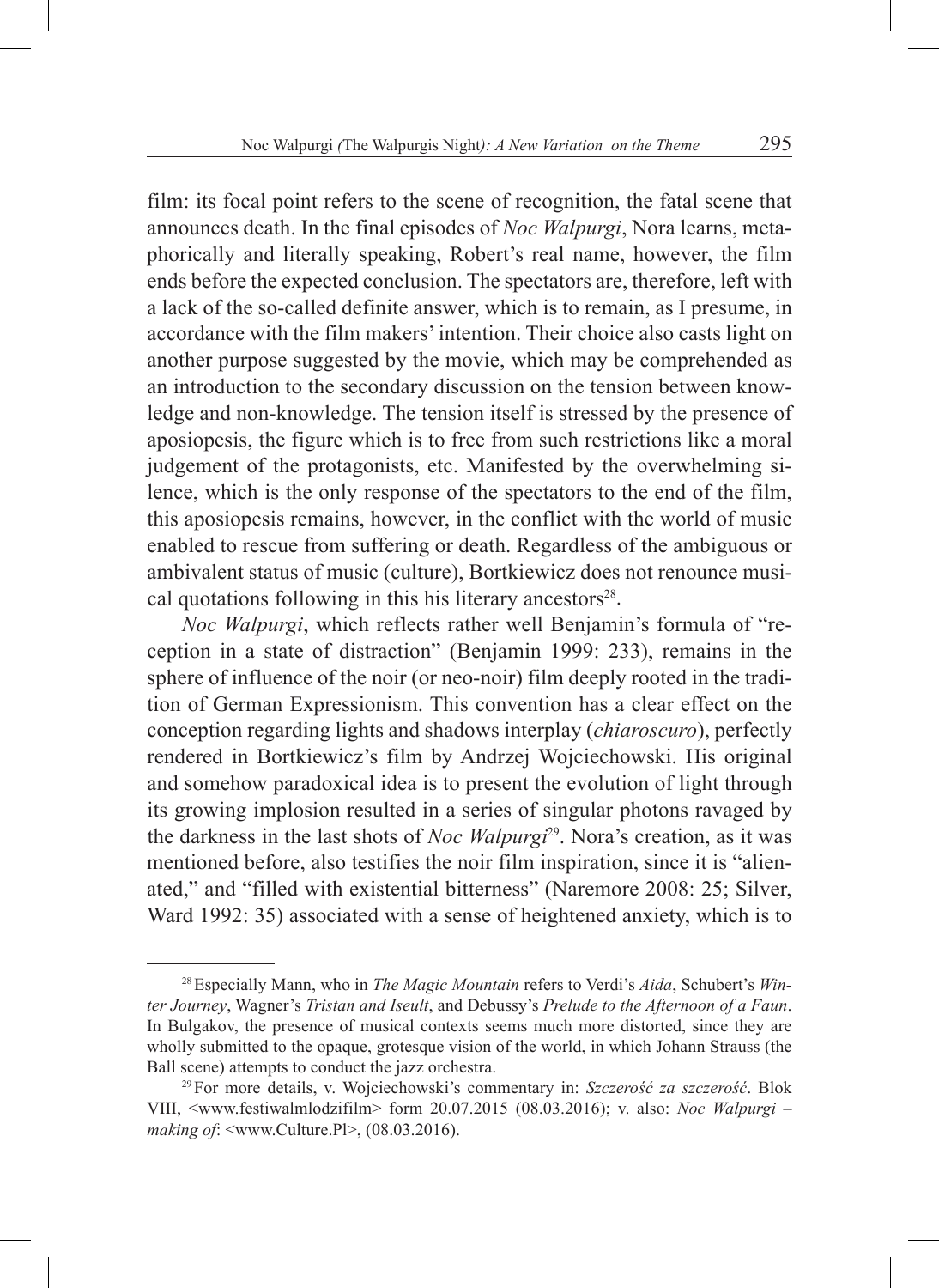reflect the Holocaust experience of the protagonist as well as the convoluted intrigue of the movie. Zajączkowka's diva clearly refers to Maria Callas along with her legendary biography, but it is Simone Signoret, the unquestionable star (of the Jewish origin) of the French noir film, who made an indelible impression on the Polish actress while she was preparing herself to the role of Nora Sadler. Thus in one of the interviews, Zajączkowska admits that

Callas miała głos i temperament, które pozwalały jej być totalnie bezkarną. Simone Signoret to kobieta z dużą klasą, niesłychanie silna: miała w sobie wielką tajemnicę, a środku duszę dziecka, zranionego ptaka. Dostrzegłam to nie w jej grze, ale twarzy (Ryćkowska 2015).

The diva's sensitivity, mutilated by the Holocaust, and deeply concealed under a veneer of cynical churlishness and overwhelming brutality, is also a result of the aforementioned inspirations, which inscribe themselves to the archive in order to shape the (unexpected) future of the past.

In any case, there would be no future without repetition and thus, as Freud might say (…), there is no future without the spectre of the oedipal violence that inscribes the superrepression into the archontic institution of the archive, in the position, the auto-position or the hetero-position of the One and unique, in the nomological *arkhe*. And the death drive. Without this evil, which is also *archive fever*, the desire and the disorder of the archive, there would be neither assignation nor consignation. For assignation is consignation (Derrida 1996: 80–81).

#### **References**

Arendt H., 1965, *Eichmann in Jerusalem. A Report on the Banality of Evil*, New York. Arendt H., 1968, *Men in Dark Times*, New York.

Benjamin W., 1999, *Illuminations*, introduction H. Arendt, trans. H. Zorn, London.

Berman M., 1988, *All That Is Solid Melts Into Air. The Experience of Modernity*, New York–London.

Bloom H., 2003, *A Map of Misreading*, with a new preface, Oxford–New York.

Bulgakov M., 1992, *The Master and Margarita*, trans. D. Burgin and K. Tiernan O'Connor, New York.

Burzyńska A., Markowski M.P., 2007, *Teorie literatury XX wieku. Podręcznik*, Kraków.

Ciechowski Z., 2016, *Dostałam rolę wymarzoną*. *Z M. Zajączkowską rozmawia Z. Ciechowski*, 17.06., <www.tylkotorun.pl>, 20.10.2016.

Cleary S., 2008, *Spaso House, 75 years: A Short History*, Swindon.